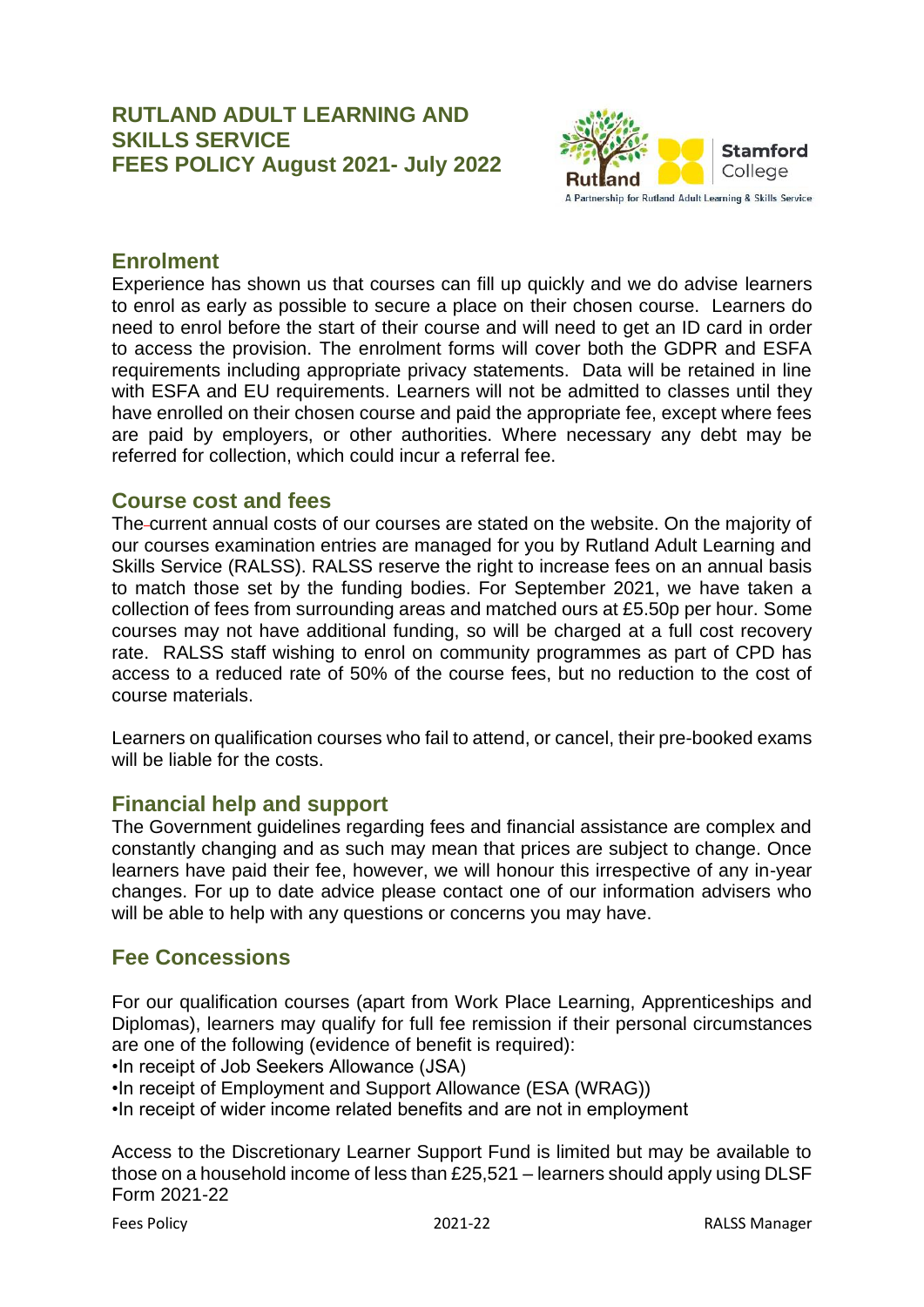If a learner is enrolling on a Level 3 or above course please see more information on Advanced Learning Loans.

Learners may qualify for a fee concession if they are in one of the following categories: •Aged 16 –18 on 31st August 2021

•Aged 19 – 23 on 31st August 2021 undertaking your first full Level 2 programme •Aged 19– 23 on 31st August 2021 undertaking your first full Level 3 programme

### **Community Learning**

If a learner is in receipt of qualifying state benefits (except Child Tax Credits) or is the unwaged dependent of someone in receipt, there is a 50% concession.

If a learner's gross household income is less than £25,521 there is also a concession of 50%. A signed Learner Agreement will be held as a declaration of entitlement.

For up-to-date information on the financial help available to our students call the Enrolments Team.

From January 2020, due to the devolution of funding in certain areas we are no longer able to offer any concessions on course fees or materials to learners residing in these devolved areas.

### **How can I pay?**

Learners can pay for their course by cash, cheque, debit card, Switch/Delta card, access, MasterCard/Visa credit cards, preferably by phone or post.

# **Refunds**

Refunds will only be given on the following grounds:

- 1. If the course is cancelled by the Service
- 2. The learner cancels their place on the course at least 7 days before the commencement date. This does not apply to short courses of fewer than 2 Sessions, where no refunds will be given.
- 3. The learner has an illness that precludes further attendance, or for the serious illness of a near relative, that precludes further attendance.

All refunds will be subject to a cancellation fee of £7.50

# **Apprenticeship Standards Employer Refunds Statement**

The amount of refund that might be paid to an Employer should an Apprentice withdraw from their course will, amongst other factors, depend upon the point at which the withdrawal occurs. The different scenarios are described below alongside the amount of refund that would be claimable.

This document describes the key points of withdrawal and the likely level of refund should it be considered appropriate.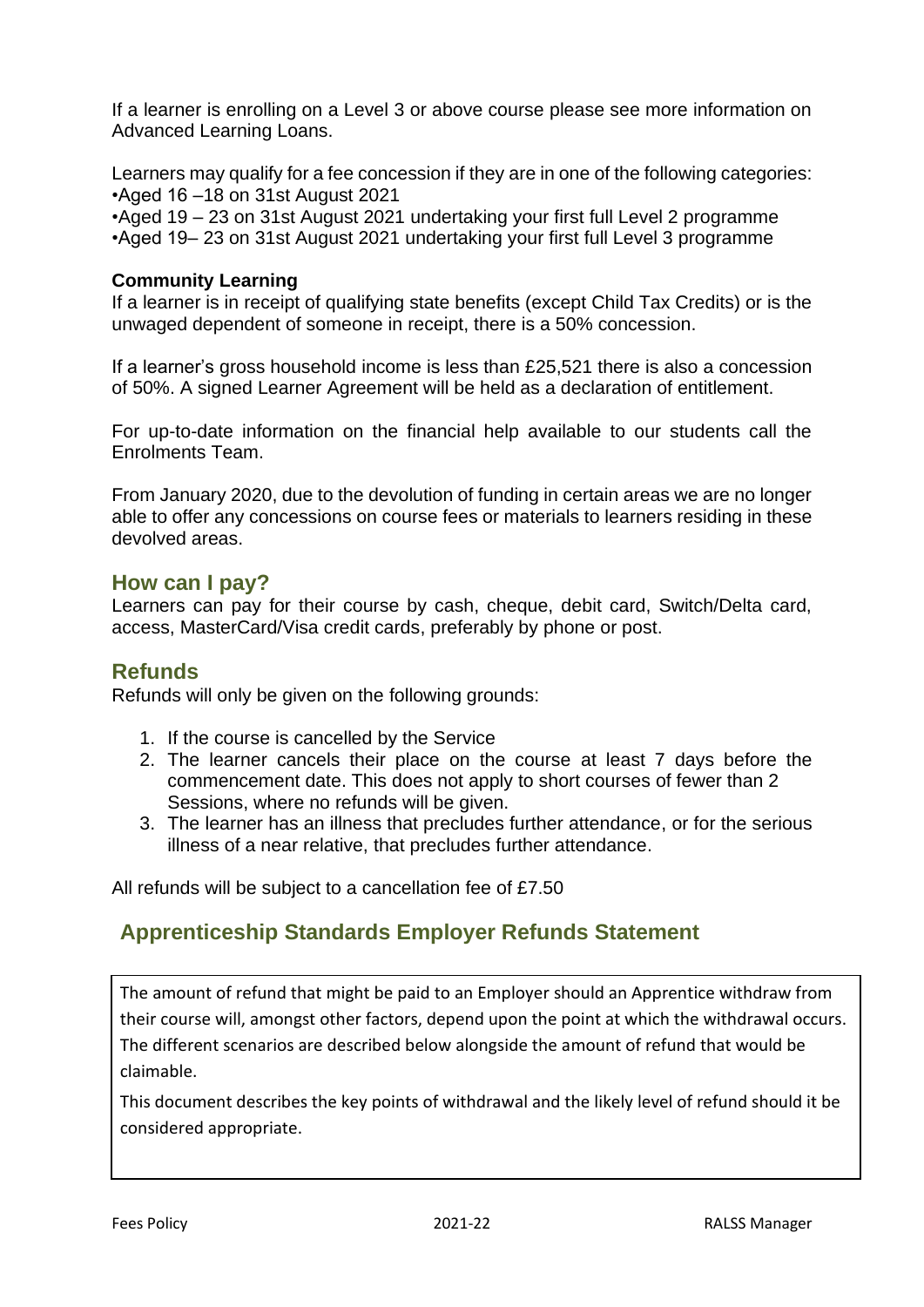#### **Scenario 1:**

- The Employer has paid the first employer contribution.
- The Apprentice has been in employment for less than 1 month and has not enrolled yet.

### **Employer's total contribution is refunded, less £100 administration fee.**

#### **Scenario 2:**

- The Employer has paid the first employer contribution.
- The Apprentice has completed enrolment, been employed for over 1 month, but has not attended any of the programme of learning.

#### **Employer's total contribution is refunded, less £150 administration fee.**

#### **Scenario 3:**

- The Employer has paid the first employer contribution (and possibly further instalments).
- Apprentice has completed enrolment, and has attended part of year one of the programme of learning.

**The Employer will owe the full costs of the first year of the programme of learning, less any contributions paid to date or payments from the Employer's Digital Account or from the Government. If the Employer has paid more than this amount already because the apprenticeship programme is of more than one year's duration, the balance will be refunded to them.** 

**Any Employer incentives claimed and received to date will be retained by the Employer.**

#### **Scenario 4:**

- The employer has paid the first employer contribution (and possibly further instalments).
- The Apprentice has completed year one, and has attended part of the 2<sup>nd, 3rd, 4th, 5th</sup> or
- 6<sup>th</sup> year of the programme of learning whichever is appropriate.

**The Employer will owe the full cost of all completed years and any part years attended, less any contributions paid to date or payments from the Employer's Digital Account or from the Government.**

**Any Employer incentives claimed and received to date will be retained by the Employer.** 

### **Class numbers**

Every effort will be made to help learners to complete their chosen studies. However, classes can only be held if a sufficient number of students enrol. It may be necessary to merge or discontinue classes if attendance falls below a minimum number during the course year.